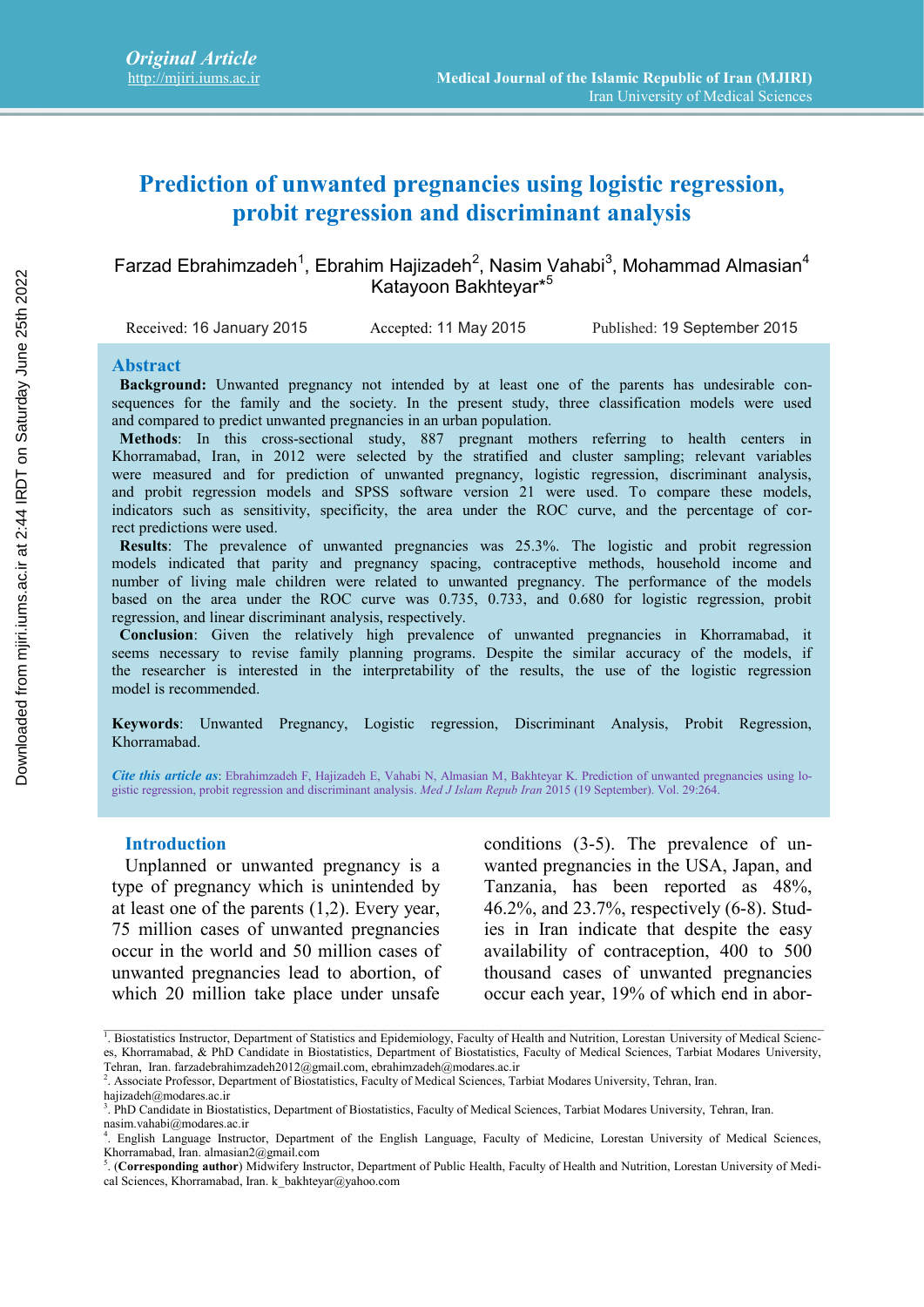tion (9-11). Based on reports published by the Iran Ministry of Health, 1 in every 4 pregnancies has been unwanted according to the parents (5,12). Based on two systematic reviews conducted in Iran, the prevalence of unwanted pregnancies has been estimated as 29.7% and 30.6% (1,2).

Unwanted pregnancies has possibly undesirable consequences for the child, the parents, and the society, the most common of which is attempting illegal and unsafe abortions which is one of the main causes of mortality and disability among mothers. Additionally, due to unpleasant feelings and emotions of the mother during pregnancy, the mother experiences more stress and nervous strain, and it may even have effects such as depression, suicide, and a reduction in the quality of life of the mother (3,10,13). The most important effects of unwanted pregnancies on the child can be pre-term birth and underweight babies, anorexia, hyperactivity, abuse and negligence by the parents, and finally infant mortality  $(5,12,3-16).$ 

Social sanctions, sex-based social inequalities, opposition of spouses, unavailability of modern contraceptive methods, inadequate planning, lack of awareness of the role of counseling, lack of adequate skills among healthcare employees are among factors that can lead to an incompatibility between the recommended contraceptive method and the conditions of the individual and can lead to the disuse or failure of the contraceptive methods (4).

Given the importance of the issue and given the fact that the occurrence of unwanted pregnancies is affected by various and unique individual and social factors in each society, it is necessary to investigate the determining factors in each society separately. Using methods known as classification models makes it possible to predict the risk of unwanted pregnancies in the individuals based on a set of characteristics and variables related to the parents. The most common classification methods that can be used for this purpose include logistic regression, discriminant analysis, and probit regression. Regardless of their differences in terms of estimation methods and calculation algorithms, these methods and models are different from each other in terms of accuracy of classification, interpretability of the result, and the availability of statistical applications (17-19).

A review on unwanted pregnancies indicates that, in the majority of the cases, only the prevalence of the issue has been reported and most studies applied the independent t-test and chi square test to determine the relationship of each independent variables with the occurrence of unwanted pregnancy (3,5,10,12,13,20-26). In a few studies, it has been attempted to investigate the simultaneous effect of a set of variables on unwanted pregnancies using classification models, but due to the limitations in the selection of the statistical population, the results of these studies are mostly not generalizable (3,4,9,11,27). The statistical models used in previous studies include simple logistic regression (3,4,6,8,11,27- 29), multinomial logistic regression (9,30), probit regression (27), and log-linear models (31), the last of which is not of course among the classification models.

Given the importance of the issue of unwanted pregnancies and the fact that, up to now, no comprehensive comparative study has been conducted in Western Iran to predict unwanted pregnancies, this study tried to determine the best classification model for the prediction of unwanted pregnancies to detect the most important determinants of unwanted pregnancy in the urban population of Khorramabad, using logistic regression, discriminant analysis, and probit regression.

# **Methods**

# *Data*

The study population in this cross sectional research included all pregnant mothers referred to health centers in Khorramabad, Iran in 2012 to receive medical care during pregnancy. A sample consisting of 887 pregnant women were selected using stratified and cluster sampling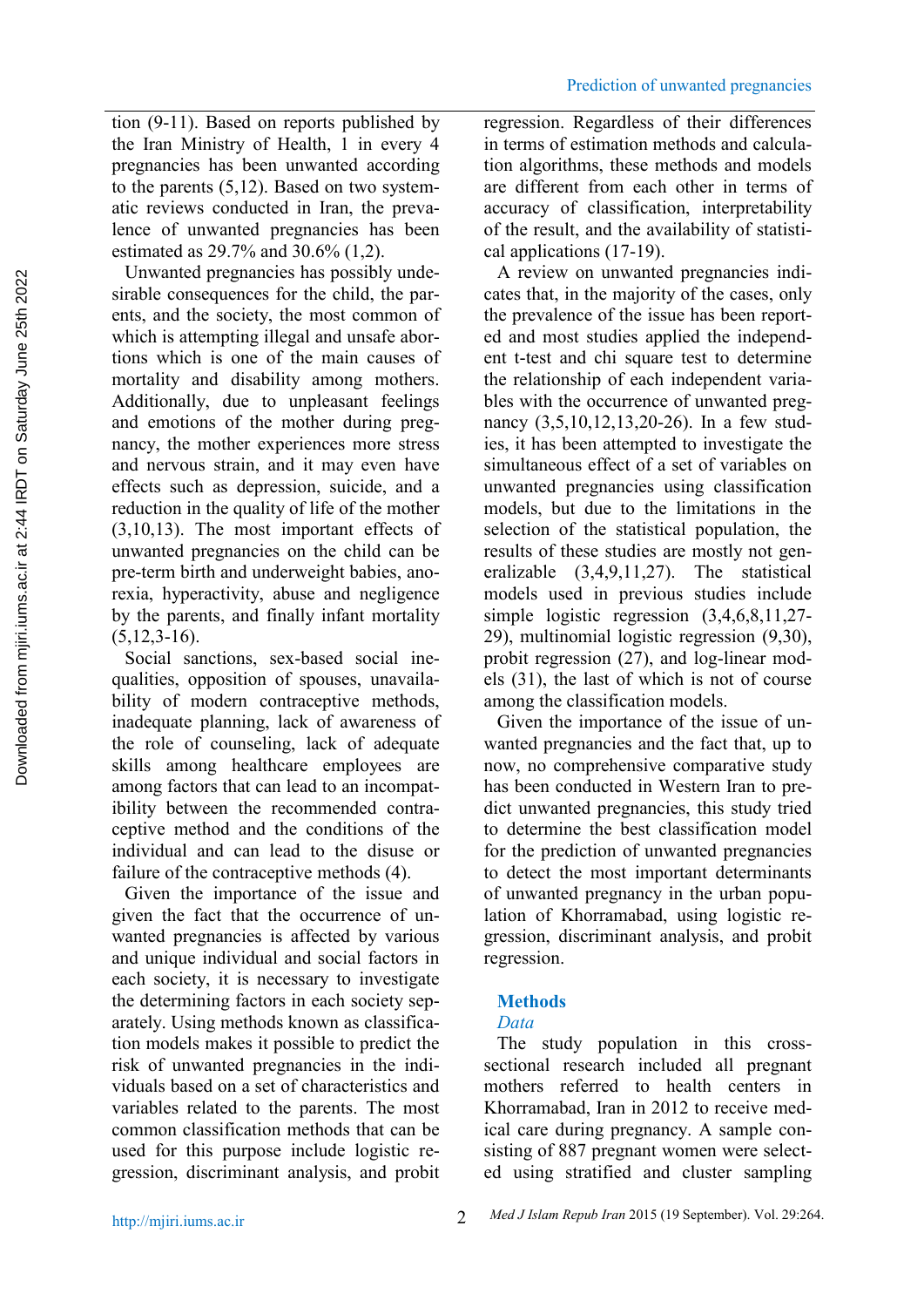methods. First, the urban health centers in Khorramabad were divided into three strata of the north, center, and south, and two health centers (cluster heads) were randomly selected from the north, two from the south and three from the central area of the city. Next, mothers who referred to these health centers to receive medical care were entered into the sample in the order of referral.

The instrument was a researcher-designed data gathering form which was completed by the pregnant mothers; for illiterate or low literate mothers it was completed through an interview. The form included the name of the health center, the age of the couple, parity, the time interval between the present pregnancy and the previous one (pregnancy spacing), the number of living male and female children, the contraceptive method(s) used, educational attainment of the couple, income level of the household, the occupation of the couple, the residential substructure area, and the ownership of a personal vehicle, and some questions about whether the present pregnancy is wanted or unwanted from the viewpoint of at least one of the parents.

It is necessary to mention that all stages of recording and analyzing the data were conducted anonymously to preserve the confidentiality of the data, and in cases where it was necessary to interview mothers, female interviewers were employed.

## *Statistical Analysis*

*Logistic Regression:* It is a regression model used to analyze binary response (success and failure) variables which is a member of the family of linear generalized models and uses the logit function as the link function. Logistic regression is capable of making predictions, estimating the coefficients, and the effect of each independent variable, and is also used for classification and recognition purposes (32).

*Probit Regression:* It is another regression model used to analyze two-state response variables. This model belongs to the family of generalized linear models and uses the probit function as the link function.

*Discriminant Analysis:* It is a method of classification and attribution of new observations into pre-defined groups. The attribution of observations to groups is done using the discriminant function. Fischer's discriminant function is one of the most widely used functions is discriminant analysis (33).

To predict unwanted pregnancy, and to compare the logistic regression, discriminant analysis, and probit regression models, SPSS version 21 was used. To select the main independent variables among various variables, the results of univariate analysis (chi-square test) were used and finally such variables as the mothers' age, the mother's educational attainment, the number of living male children, parity, pregnancy spacing, the contraceptive method used and the household income were selected. It is necessary to mention that, to avoid multicollinearity between the independent variables, the variables of the number of living female children, the age of the husband, and the educational attainment of the husband were excluded. Additionally, to avoid multicollinearity, the variables parity and pregnancy spacing were merged together into a new variable called "parity and pregnancy spacing".

In logistic regression, to select the studied variables for inclusion in the final model, the forward selection method was used. The significance level for including a variable in the model was set at 0.15 and the significance level for excluding a variable was set at 0.1. In discriminant analysis, Fischer's discriminant function was used to allocate new observations to pre-defined groups. To do the probit regression model, a generalized linear model with a binary probit link function was used. It is necessary to mention that in all three models, probability values less than 0.05 were considered as statistically significant. To compare the aforementioned models indicators such as sensitivity, specificity, the area under the ROC curve, and the percentage of correct predictions were used.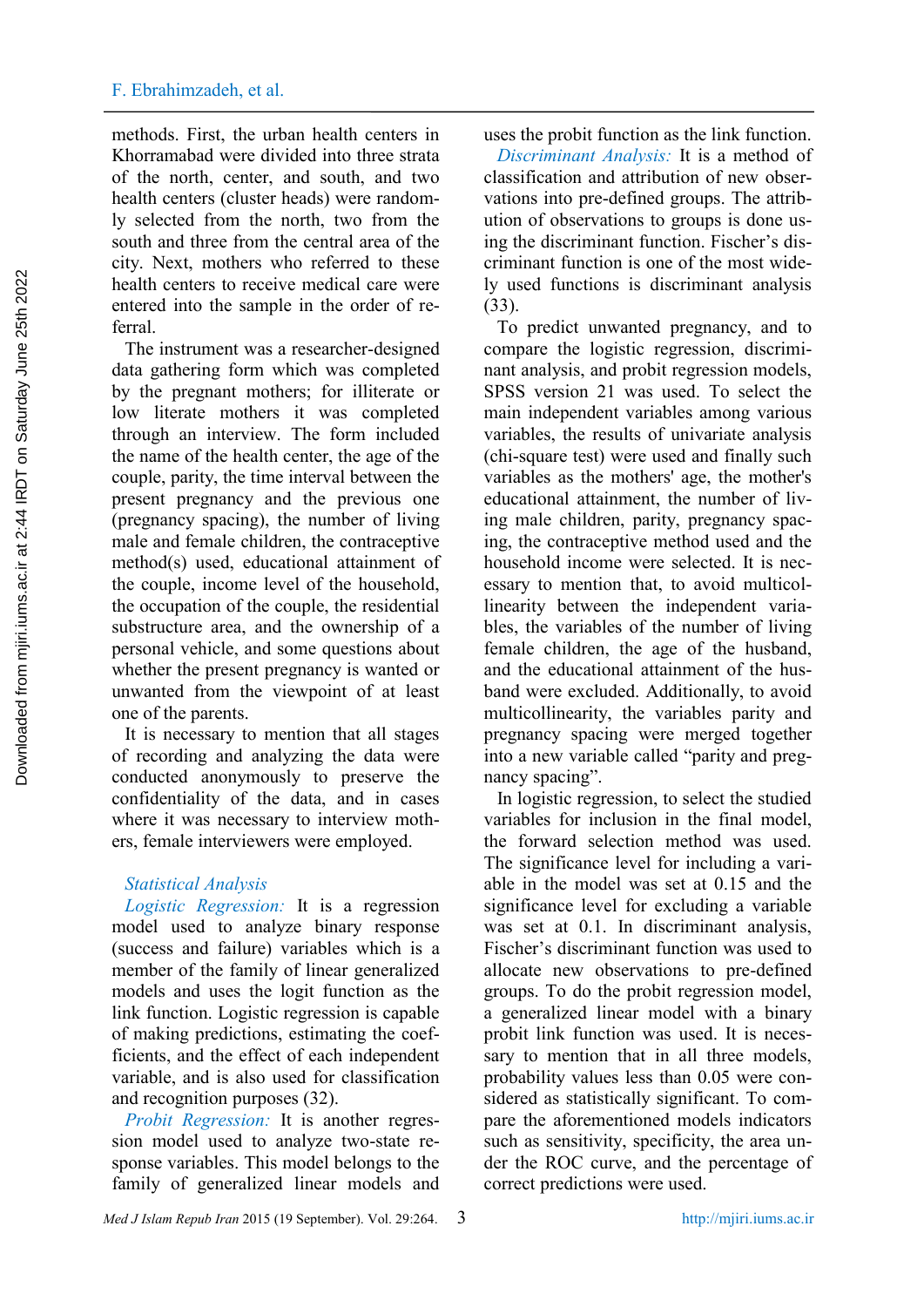In this study, the average mothers' age  $(\pm$ standard deviation) was 30.1  $(\pm 4.21)$ with an age range of 16 to 52. About 89.5% (793 individuals) of the mothers were younger than 35 years old and 88.1% (777 individuals) of their husbands were younger than 40 years old. The average age difference  $(\pm SD)$  between the husband and wife was  $5.1$  ( $\pm 3.4$ ) with a range of -8 to 15 years. Almost 31.1% (267 individuals) had a living male child, and 29.7% (255 individuals) a living female child. From among pregnant mothers, 47.1% (417) were pregnant for the first time, 35.7% (317 individuals) had been pregnant twice, and 17.2% (153 individuals) three times or more. Pregnancy spacing was more than four years in 34.8% (301 individuals) of the mothers. Almost 37.4% (332 individuals) used the natural traditional contraceptive methods and 15.3% (136 individuals) used no contraception. About 19.8% (176 individuals) of the pregnant mothers had a university degree and 23.7% (210 individuals) of their husbands also had a university degree. About 91% (807 individuals) were housewives and 51.3% (454 individuals) of their husbands were self-employed. About 23% (206 cases) of the families had a monthly income of less than 7.5 million Rials (about 214 US dollars). Almost 48% (418 cases) of the families lived in rented houses and 34% (302 cases) lived in houses with substructures less than 100 square meters. And finally 42.2% (373 cases) of the studied population had a personal vehicle. From among all of the pregnancies, 25.3% (224 cases) were unwanted. To investigate the relationship between the variables and the occurrence of unwanted pregnancies, the results of the univariate analysis is presented in Table 1.

Given the results of the univariate analysis, the occupation of the mother  $(p=0.664)$ , the occupation of the husband  $(p=0.264)$ , the age difference between the husband and wife (p=0.439), the substructure of the residence (p=0.338), and ownership of a personal vehicle (p=0.149) had no significant relationships with the occurrence of unwanted pregnancies. Variables such as the mothers and fathers' age, the educational attainment of the mother and her husband, the number of living male or female children, parity, pregnancy spacing, the contraception used before pregnancy, and the monthly household income had significant relationships.

*The Findings of Logistic Regression:* The results of the logistic regression model are presented in Table 3. The variables of parity and pregnancy spacing, the type of contraceptive used before pregnancy, the household income, and the number of living male children had a significant relationship with the occurrence of unwanted pregnancies. In addition, given the values of the odds ratios, the variable parity and pregnancy spacing had the highest impact on the occurrence of unwanted pregnancies, such that the odds ratio of unwanted pregnancy among mothers with a parity of three or more and a pregnancy spacing of less than 4 years was 6.88 times greater than among mothers who were pregnant for the first time (p<0.001). This model showed that the odds ratio of unwanted pregnancy among mothers with two or more than two living male children was 2.68 times greater than among mothers who had not any living male children (p=0.010). Also, among mothers who had used oral contraceptives, the odds ratio of unwanted pregnancy was about 2.37 times greater than the mothers who had not used any contraception (p=0.005) and also, among the couples who had used the condom, the odds ratio of unwanted pregnancy was almost 2.1 times more than the couples who had not used any contraceptive methods (p=0.035). Finally, the odds ratio of unwanted pregnancy among couples who had a monthly income of about 7.50 to 9.99 million Rials (about 214-285 USD) was 41% less than the couples with monthly income of less than 7.50 million Rials (less than about 214 USD)  $(p=0.013)$ . It is necessary to mention that, the effect of such variables as the mother's age and educational attainment were not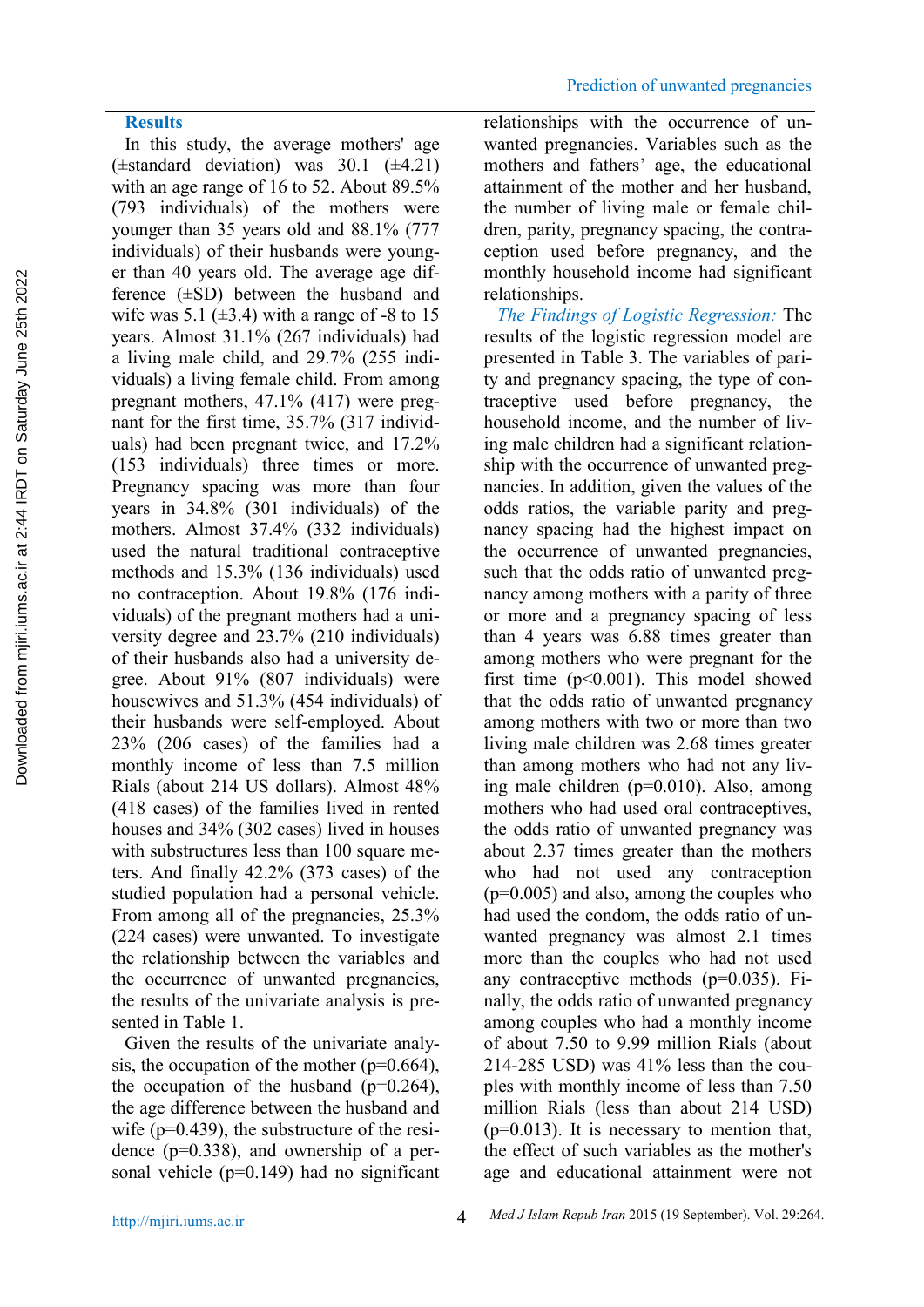Table1. The frequency distribution of all pregnancies and unwanted pregnancies among women referred to the health centers in Khorramabad in 2012

| Variable                           | Category                     | Total       | Unwanted               | $p^*$   |
|------------------------------------|------------------------------|-------------|------------------------|---------|
|                                    |                              | pregnancies | pregnancies            |         |
| Mother's age                       | < 20                         | 7.1(63)     | 20.6(13)               | < 0.001 |
| (years)                            | 20-34                        | 82.4 (730)  | 23.0 (168)             |         |
|                                    | $\geq$ 35                    | 10.5(94)    | 45.7(43)               |         |
| Husband's age                      | < 25                         | 9.4(84)     | 16.7(14)               | 0.050   |
| (years)                            | 25-39                        | 78.7 (698)  | 25.0 (174)             |         |
|                                    | $\geq 40$                    | 11.9 (106)  | 32.1(34)               |         |
| Age difference between husband     | < 0                          | (71)        | 18.3(13)               | 0.439   |
| and wife                           | $0 - 4$                      | (369)       | 24.4 (90)              |         |
| (years)                            | $5-9$                        | (335)       | 26.6(89)               |         |
|                                    | $\geq 10$                    | (107)       | 28.0(30)               |         |
| The number of living male children | $\boldsymbol{0}$             | 68.9 (592)  | 18.8(111)              | < 0.001 |
|                                    | 1                            | 24.0 (206)  | 34.0(70)               |         |
|                                    | $\geq 2$                     | 7.1(61)     | 67.2(41)               |         |
| The number of living female chil-  | $\boldsymbol{0}$             | 70.3 (604)  | 21.2 (128)             | 0.003   |
| dren                               | $\mathbf{1}$                 | 23.2 (199)  | 34.7(69)               |         |
|                                    | $\geq 2$                     | 6.5(56)     |                        |         |
| Parity                             | $\mathbf{1}$                 | 47.1 (417)  | 44.6 (25)<br>15.8 (66) | < 0.001 |
|                                    | $\overline{c}$               | 35.7 (317)  |                        |         |
|                                    | $\geq$ 3                     | 17.2(153)   | 22.4(71)<br>56.9 (87)  |         |
| Pregnancy spacing                  | First pregnancy              | 48.3 (417)  | 15.8(66)               | < 0.001 |
|                                    | $<$ 2                        | 7.2(62)     |                        |         |
| (years)                            | $2 - 4$                      |             | 51.6 (32)              |         |
|                                    |                              | 9.6(83)     | 42.2(35)               |         |
| Mother's educational attainment    | $\geq 4$<br>Illiterate       | 34.9 (301)  | 29.6 (89)              | < 0.001 |
|                                    |                              | 2.8(25)     | 60.0(15)               |         |
|                                    | high school diploma or lower | 77.4 (686)  | 24.8 (170)             |         |
|                                    | University degree            | 19.8 (176)  | 22.2(39)               |         |
| Husband's educational attainment   | Illiterate                   | 2.7(24)     | 58.3 (14)              | 0.005   |
|                                    | high school diploma or lower | 73.6 (653)  | 24.3 (159)             |         |
|                                    | University degree            | 23.7(210)   | 24.3(51)               |         |
| Mother's occupation                | Housewife                    | 91.0 (807)  | 25.4 (205)             | 0.664   |
|                                    | Employee                     | 6.9(61)     | 21.3(13)               |         |
|                                    | Self-employed                | 2.1(19)     | 31.6(6)                |         |
| Husband's occupation               | Unemployed                   | 2.8(25)     | 36.0(9)                | 0.264   |
|                                    | Worker                       | 16.0(142)   | 29.6(42)               |         |
|                                    | Employee                     | 29.8 (264)  | 22.7(60)               |         |
|                                    | Self-employed                | 51.3 (454)  | 24.9 (113)             |         |
| Monthly household income           | $< 7.5$ million              | 23.2 (206)  | 32.5(67)               | 0.004   |
| (Rials)                            | 7.5 million-9.9 million      | 51.3 (455)  | 20.9(95)               |         |
|                                    | $\geq$ 10 million            | 25.5 (226)  | 27.4(62)               |         |
| Contraceptive method               | None                         | 15.3 (136)  | 16.2(22)               | < 0.001 |
|                                    | Natural/Traditional          | 37.4 (332)  | 21.4(71)               |         |
|                                    | Condoms                      | 13.2(117)   | 29.1 (34)              |         |
|                                    | Oral Contraceptive Pills     | 26.0(231)   | 34.6(80)               |         |
|                                    | Other                        | 8.0(71)     | 23.9(17)               |         |
| Ownership status of the residence  | Personal                     | 27.0 (237)  | 26.2(62)               | 0.860   |
|                                    | Parent's                     | 25.5 (224)  | 24.1(54)               |         |
|                                    | Rented                       | 47.6 (418)  | 25.6 (107)             |         |
| The substructure of the residence  | < 100                        | 34.4 (302)  | 28.1 (85)              | 0.338   |
| (m <sup>2</sup> )                  | 100-199                      | 53.8 (473)  | 24.3 (115)             |         |
|                                    | $\geq$ 200                   | 11.8(104)   | 22.1(23)               |         |
| Ownership of a personal vehicle    | Yes                          | 42.2 (373)  | 23.1(86)               | 0.149   |
|                                    | No                           | 57.8 (511)  | 26.4 (135)             |         |

\*: The numbers in each cell indicates % (frequency).

\*\*: The statistical test used is chi-square.

statistically related to the occurrence of unwanted pregnancy.

*The Findin gs of Probit Regression:* The results of fitting the probit regression model are presented in Table 3. Similar to the logistic regression model, the variables of parity and pregnancy spacing, the type of contraception used before pregnancy, the income level of the household, the number of living male children were found to have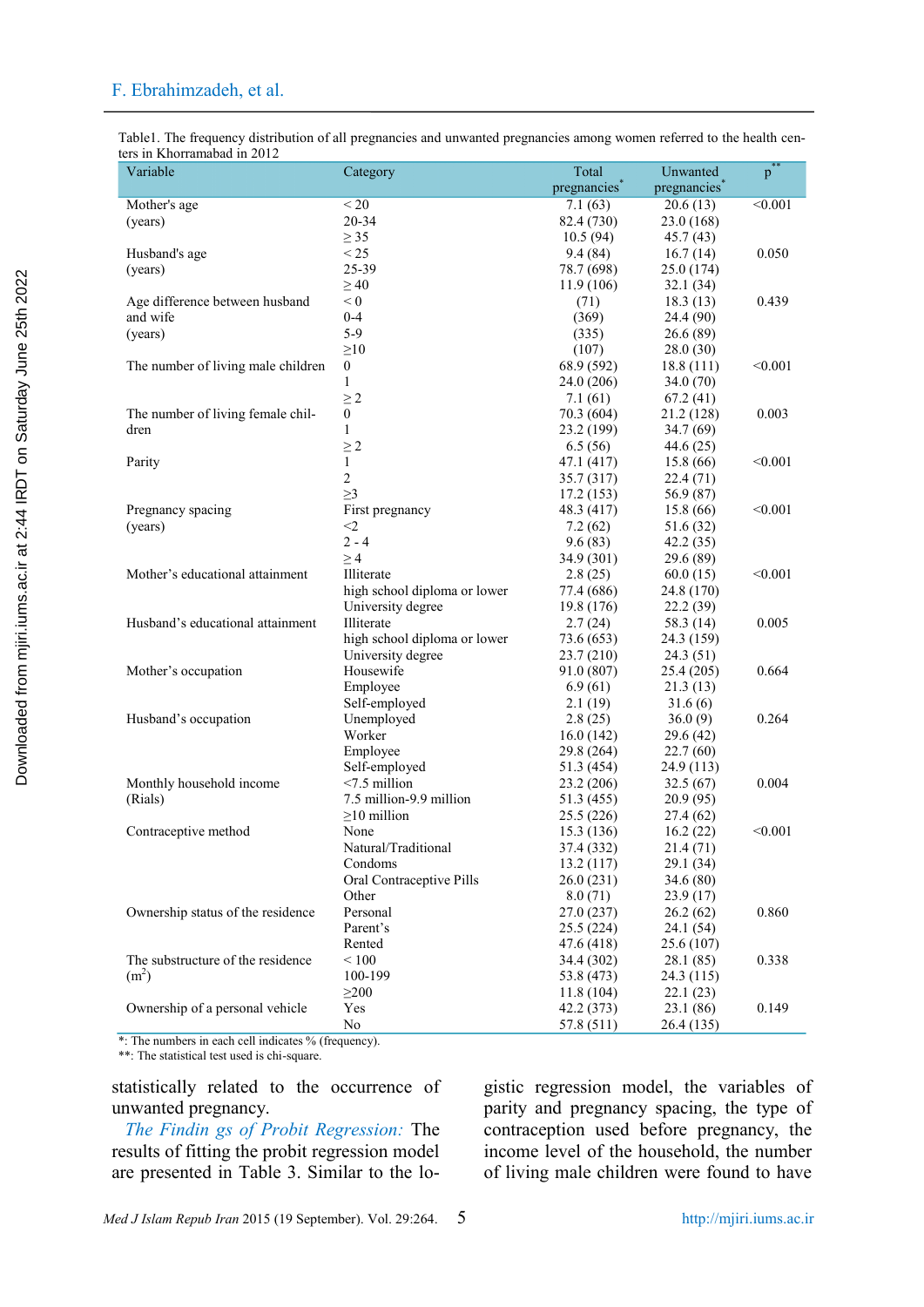Table 2. The effect of the studies variables on the occurrence of unwanted pregnancies among pregnant women referring to health centers in Khorramabad in 2012 using the logistic regression model

| Variable             | Category                                                   | Odds      | 95% Confidence   | $\mathbf{p}$ |
|----------------------|------------------------------------------------------------|-----------|------------------|--------------|
|                      |                                                            | ratio     | interval         |              |
| Mother's age (years) | < 20                                                       | Reference |                  |              |
|                      | $20 - 34$                                                  | 0.695     | $0.346 - 1.395$  | 0.306        |
|                      | $\geq$ 35                                                  | 0.873     | $0.350 - 2.178$  | 0.771        |
| Parity and pregnancy | First pregnancy                                            | Reference |                  |              |
| spacing              | Second pregnancy with a spacing of $\leq 4$ years          | 3.735     | $2.061 - 6.769$  | ${}_{0.001}$ |
|                      | Second pregnancy with a spacing of $\geq$ 4 years          | 0.894     | $0.506 - 1.582$  | 0.701        |
|                      | Third pregnancy or higher with a spacing of $\leq 4$ years | 6.877     | $2.879 - 16.427$ | ${}_{0.001}$ |
|                      | Third pregnancy or higher with a spacing of $\geq$ 4 years | 3.750     | $1.931 - 7.283$  | ${}_{0.001}$ |
| The number of living | $\mathbf{0}$                                               | Reference |                  |              |
| male children        |                                                            | 1.133     | $0.695 - 1.848$  | 0.616        |
|                      | $\geq$ 2                                                   | 2.684     | $1.265 - 5.693$  | 0.010        |
| Contraceptive method | None                                                       | Reference |                  |              |
|                      | Natural/Traditional                                        | 1.594     | $0.886 - 2.869$  | 0.120        |
|                      | Condoms                                                    | 2.099     | $1.052 - 4.187$  | 0.035        |
|                      | Oral Contraceptive Pills                                   | 2.365     | $1.300 - 4.303$  | 0.005        |
|                      | Other                                                      | 0.979     | $0.433 - 2.209$  | 0.958        |
| Mother's educational | Illiterate                                                 | Reference |                  |              |
| attainment           | High school diploma and lower                              | 0.797     | $0.301 - 2.110$  | 0.647        |
|                      | Bachelor's degree and higher                               | 0.714     | $0.248 - 2.057$  | 0.532        |
| Household income     | $\leq$ 7.5 million Rials                                   | Reference |                  |              |
|                      | 7.5 million to 9.9 million Rials                           | 0.590     | $0.389 - 0.896$  | 0.013        |
|                      | $\geq$ 10 million Rials                                    | 0.781     | $0.475 - 1.282$  | 0.328        |

Table 3. The effect of the studies variables on the occurrence of unwanted pregnancies among pregnant women referring to health centers in Khorramabad in 2012 using the probit regression model

| Variable             | Category                                                   | Estimated<br>Coefficient | Std. Error | p           |
|----------------------|------------------------------------------------------------|--------------------------|------------|-------------|
| Mother's age (years) | $\leq$ 20                                                  | Reference                |            |             |
|                      | $20 - 34$                                                  | $-0.20$                  | 0.204      | 0.335       |
|                      | $\geq$ 35                                                  | $-0.06$                  | 0.271      | 0.837       |
| Parity and pregnancy | First pregnancy                                            | Reference                |            |             |
| spacing              | Second pregnancy with a spacing of $\leq 4$ years          | 0.77                     | 0.180      | ${}_{0.01}$ |
|                      | Second pregnancy with a spacing of $\geq$ 4 years          | $-0.08$                  | 0.163      | 0.632       |
|                      | Third pregnancy or higher with a spacing of $\leq 4$ years | 1.14                     | 0.267      | ${}_{0.01}$ |
|                      | Third pregnancy or higher with a spacing of $\geq$ 4 years | 0.78                     | 0.202      | ${}_{0.01}$ |
| The number of living | $\mathbf{0}$                                               | Reference                |            |             |
| male children        | 1                                                          | 0.07                     | 0.147      | 0.634       |
|                      | $\geq$ 2                                                   | 0.59                     | 0.232      | 0.011       |
| Contraceptive method | None                                                       | Reference                |            |             |
|                      | Natural/Traditional                                        | 0.26                     | 0.166      | 0.124       |
|                      | Condoms                                                    | 0.43                     | 0.199      | 0.033       |
|                      | Oral Contraceptive Pills                                   | 0.50                     | 0.177      | 0.004       |
|                      | Other                                                      | 0.03                     | 0.231      | 0.900       |
| Mother's educational | Illiterate                                                 | Reference                |            |             |
| attainment           | High school diploma and lower                              | $-0.15$                  | 0.302      | 0.622       |
|                      | Bachelor's degree and higher                               | $-0.22$                  | 0.325      | 0.508       |
| Household income     | $\leq$ 7.5 million Rials                                   | Reference                |            |             |
|                      | 7.5 million to 9.9 million Rials                           | $-0.30$                  | 0.124      | 0.016       |
|                      | $\geq$ 10 million Rials                                    | $-0.12$                  | 0.147      | 0.413       |

a significant relationship with the occurrence of unwanted pregnancies.

*The Findings of Discriminant Analysis:* Given the estimation of the standardized coefficients of the discriminant function, the general form of the model was obtained as is presented below, in which  $x_1$  is the age of the mother,  $x_2$  is the gravidity and pregnancy spacing,  $x_3$  is the number of living male children,  $x_4$  is the contraception used,  $x<sub>5</sub>$  is the educational attainment of the mother, and  $x_6$  is the income level.

 $F= 0.068$   $X1 + 0.453$   $X2 + 0.559$   $X3 +$ 0.128 X4 – 0.052 X5 – 0.138 X6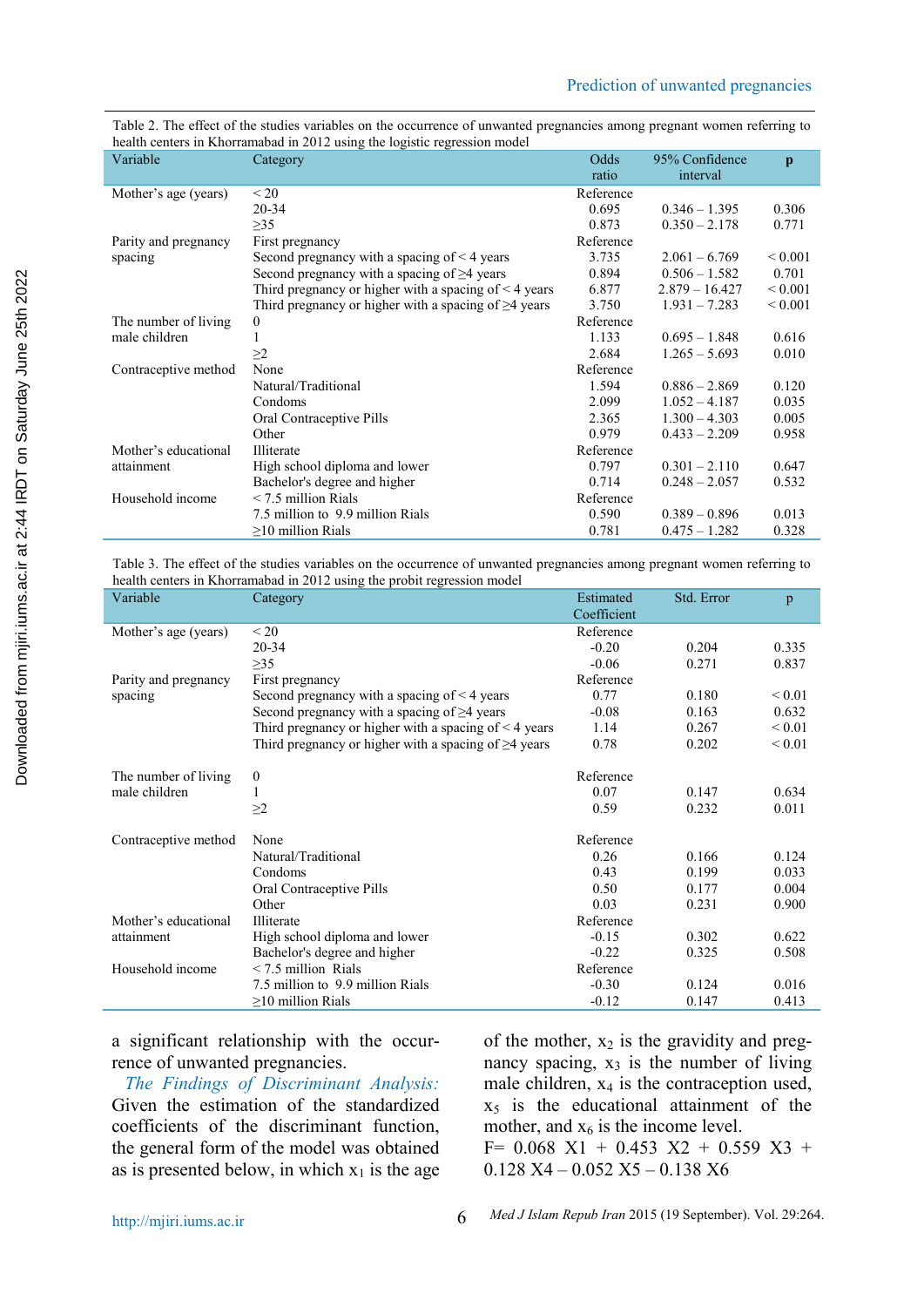Table 4. The values of sensitivity, specificity, the area under the ROC curve, and the percentage of correct predictions of the logistic regression, discriminant analysis, and probit regression models in the prediction of wanted and unwanted pregnancies among pregnancy women referring to health centers in Khorramabad in 2012

| Method                       | $\rm AUC$ | Sensitivity $(\%)$ | Specificity $(\%)$ | Correct prediction $(\% )$ |
|------------------------------|-----------|--------------------|--------------------|----------------------------|
| Logistic regression          | .735      |                    | 64.5               |                            |
| Probit regression            | 0.733     |                    | 64.2               | 70.4                       |
| Linear discriminant analysis | 0.680     |                    | 58.5               | 60.2                       |

\*: Area under curve

To compare the three aforementioned methods, the values of indices of sensitivity, specificity, the area under the ROC curve, and the percentage of correct predictions of each model are presented in Table 4. The area under the ROC curve was 0.735 for the logistic regression model and the percentage of correct predictions of this model was 70.7%. Given the reported values, the logistic regression model in general was more capable to predict and classify wanted and unwanted pregnancies.

# **Discussion**

In the present study, it was attempted to predict the occurrence of unwanted pregnancies in Khorramabad, Iran based on variables such as the mothers' age and educational attainment, number of living male children, parity and pregnancy spacing, the type of contraceptive used before pregnancy, and the income level of the household, using logistic regression, probit regression, and linear discriminant analysis models. Based on results of the logistic and probit regression models, variables such as parity and pregnancy spacing, contraceptive methods, household income and number of living male children were related to unwanted pregnancy and the mother's age was not related to this main outcome. And finally, based on the indicator of the area under the ROC curve, the best methods were logistic regression and probit regression and finally linear discriminant analysis in order, and of course the results of logistic regression and probit regression were very similar.

The most important advantage of the logistic regression method, as a model-based method, is that it is capable to test and compare the impact of each independent variable on the occurrence of unwanted pregnancies. As a result, it offers desirable interpretability via a model which is presented in the format of a closed form (17- 19,34,35). As an example, based on this study, it can be stated that low income level of the household can increase the odds ratio of occurrence of unwanted pregnancies. Despite the mentioned advantages, the logistic regression model is highly affected by high correlations between independent variables and the presence of nonlinear relationships (19).

In practice, the logistic regression model is more commonly used in observational studies, while the probit model is more frequently used in experimental studies. However, these two models present very similar results and the most important difference between them occurs when the relationship between an independent variable and a dependent variable is examined at the extreme points of the independent variable, in which case the logistic regression model offers better predictions (36,37). In a simulation study by Cakmakyapan et al (2013), the highest distinction between logistic regression and the probit model was observed when the relationship between the dependent variable and the other independent variables is strong, which in this case, for sample sizes greater than 500, the Pearson residuals of the logistic regression model is less than the probit model and as a result better fitting occurs, while in cases where the sample size is less than 100, better fitting has been observed with the probit model. It is necessary to mention that not much difference has been observed between the two models in other sample sizes (38).

In this study, the weakest predictions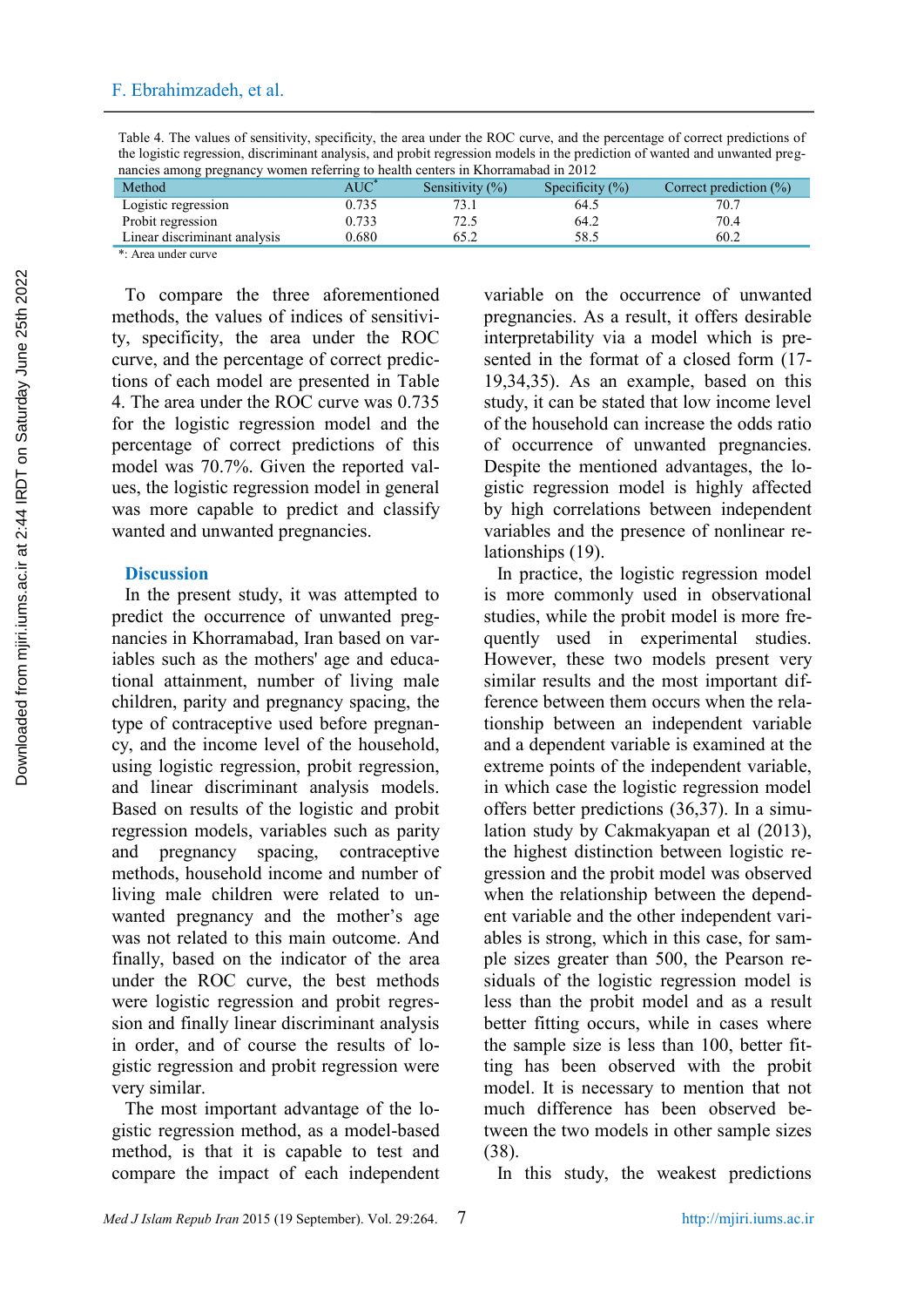were made by discriminant analysis, because it is a parametric method and is dependent on the assumption of normality of several variables, and as a result while this assumption is not true, it cannot be considered a suitable method for classification purposes. The results of simulation studies indicate that when most of the variables are qualitative and have a small number of levels, discriminant analysis performs more poorly than logistic regression (35). Another problem of discriminant analysis is the uninterpretability of the coefficients of the discriminant function (17-19,35).

In a study by Mohammadpour Asl et al which was conducted on 1576 women living in Tabriz, Iran in 2004, the prevalence of unwanted pregnancies was 26.7%. The logistic regression method showed that factors affecting unwanted pregnancies included higher maternal age and higher numbers of living children. Moreover, the mother's educational attainment, and the economic status of the household were determined as not significant (3). But the results of the logistic and probit regression models in the present study showed that the income level was significant, while the mothers' age was not significant. This difference could be due to the different age and income composition of the mothers in the two studies. methods water into the top statistical methods such as loop with the statistical methods in the statistical methods in the statistical methods in the statistical methods in the statistical methods in the statistical metho

In a study by Pourheidari et al conducted on women living in Shahrood, Iran in 2004- 2005, the prevalence of unwanted pregnancies was 31%. Using logistic regression, they found out that the higher number of living children and higher maternal age were risk factors in unwanted pregnancies. In the present study, logistic and probit regression models showed that the number of living male children (as an optional independent variable) was associated with the occurrence of unwanted pregnancies, while maternal age had no significant relationship. The reason for this difference could be due to the relatively different age composition of mothers studied in the aforementioned study and the present one (4).

328 women living in Ardabil, Iran, the prevalence of unwanted pregnancies was 60.7%, and using logistic regression, unwanted pregnancy had a significant relationship with parity and the contraceptive method, but no significant relationship was reported with the maternal age (11), and this is in line with the results obtained from logistic and probit regression models in the present study.

In a study by Vakili et al conducted in 2010 on women residing in Yazd, Iran, the prevalence of unwanted pregnancies was about 24.5%, and based on logistic regression, the higher number of living male children affected the occurrence of unwanted pregnancies, but the variables of maternal age and mother's educational level were not found to be significant (28). Of course, based on the results of logistic and probit regression models, similar results were obtained in the present study.

In a study by Goto et al conducted on Japanese women in 2002, 46.2% of women had previously experienced unwanted pregnancies, and logistic regression showed that higher parity and the higher number of living children had significant relationships with the occurrence of unwanted pregnancies (6). This result is in line with the findings of logistic and probit regression models in the present study. However, the prevalence of unwanted pregnancies was obviously higher among Japanese women.

In a study by Calvert et al conducted on Tanzanian mothers in 2013 using logistic regression, the relationship between advanced maternal age and mother's low educational attainment with the occurrence of unwanted pregnancies was found to be significant, which of course does not correspond with the results obtained from logistic and probit regression models in the present study (8). The reason for this issue can be attributed to the completely different composition of independent variables present in the two studies.

In a study by Amani et al conducted on 2003, using statistical methods such as lo-In a study by Sadat Hashemi et al conducted on women living in Tehran, Iran in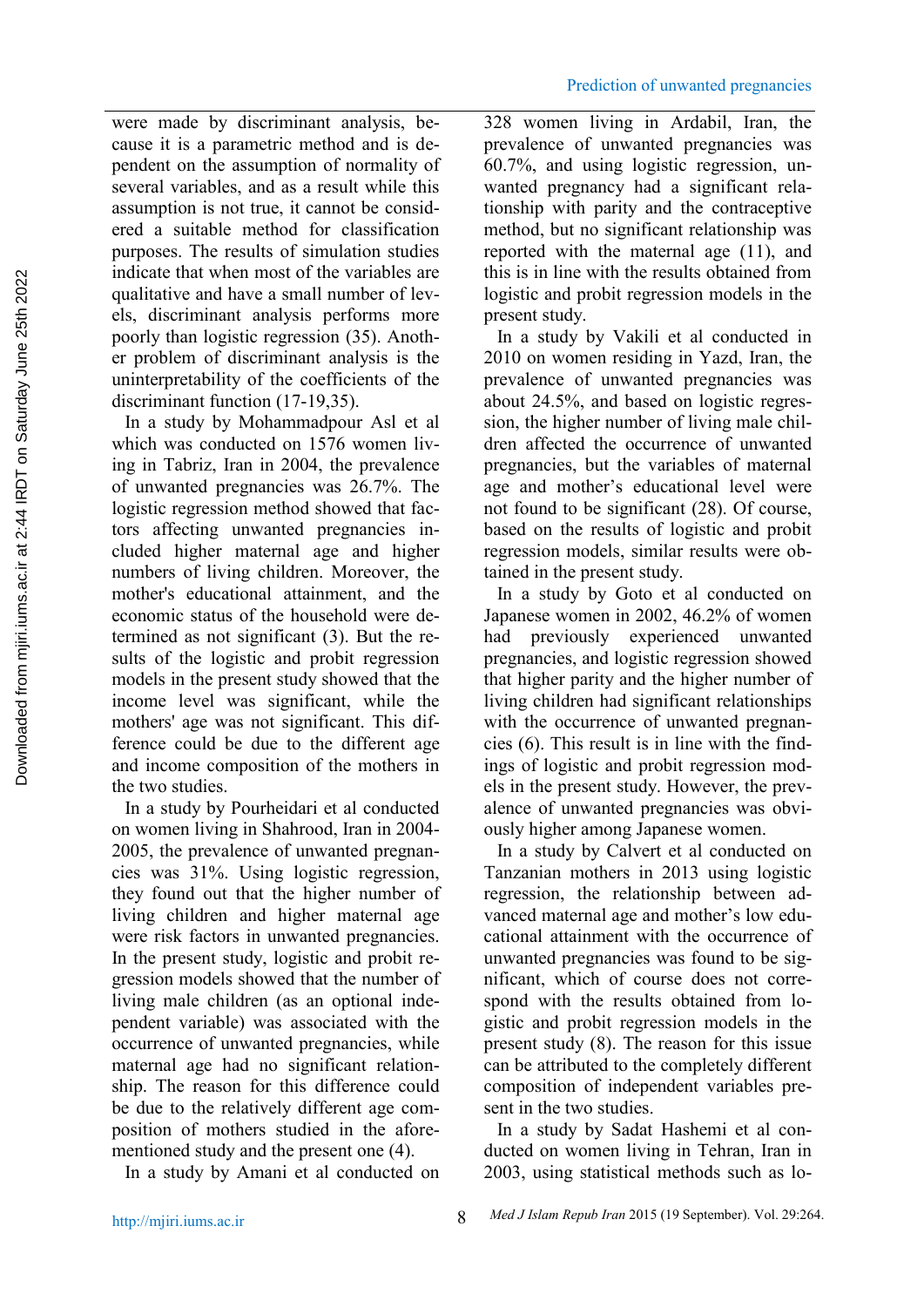gistic regression, probit, linear discriminant analysis, and artificial neural networks, the effect of factors such as maternal age and the number of living male children on the occurrence of unwanted pregnancies were determined. In the end, artificial neural networks, logistic regression, and probit were presented as the best methods in order and discriminant analysis was reported as the worst method (27). In the present study, despite the absence of artificial neural networks as a data mining technique, a completely similar order was obtained.

In another study by Sadat Hashemi et al conducted on women residing in Tehran, Iran in 2005, the prevalence of unwanted pregnancies was determined as 31.1%, and using artificial neural networks and multinomial logistic regression and taking into account such variables as the age of the women, the number of living children, educational attainment of the woman, and the type of contraception used before pregnancy, the predictive power of the two methods were compared and the artificial neural network was recommended as the better method. The four-level nature of the dependent variable and the relatively different composition of independent variables in this study can be a probable reason for the different results (30). exer presented as the track of the results of the results of the results of the results of the results of the results of the results of the results of the results of the results of the results of the results of the results

In a study by Khalajabadi Farahani et al on 4141 women living in Tehran in 1996, the prevalence of unwanted pregnancies was mentioned as 31.1%, and using multinomial logistic regression method, the factors of advanced maternal age and the number of living male children were determined as effective on the occurrence of unwanted pregnancies (9). The results of the aforementioned study are in line with the results of the logistic and probit regression models in the present study about the effect of the number of living male children, but disagree with the present study in terms of the significance of maternal age. This contradiction can be due to the different four-level classification of the variable of unwanted pregnancies in that study.

In a research by Faghihzadeh et al con-

*Med J Islam Repub Iran* 2015 (19 September). Vol. 29:264. 9 http://mjiri.jums.ac.ir

ducted in 2003 on women living in Tehran, the prevalence of unwanted pregnancies was 38.2%, and using log-linear models, statistically significant relationships were reported between higher maternal age and pregnancy spacing and unwanted pregnancies (31). This finding nearly corresponds to the results of logistic and probit regression models in the present study about the effect of low pregnancy spacing, but it does not correspond to the results of the present study about maternal age. This lack of correspondence could be attributed to the difference in selected samples in the two studies in terms of underlying and demographic factors and also the different composition of independent variables used in modeling.

In a study by Finer and Zolna conducted in 2011 on women residing in the USA, the prevalence of unwanted pregnancies was reported as 48%, in which no statistical tests or models were applied to the data, due to the very large sample size. In this study, the prevalence of unwanted pregnancies was obviously higher among women younger than 25 years old and those with higher parities (7). The relationship between low age and the increase in the occurrence of unwanted pregnancies contradicts the results of the present study. The reason for this issue could be attributed to the cultural difference between the American mothers and the mothers studied in the present study.

Some of advantages in this study includes: using a large sample size (i.e. 887 persons) in the study and a highly-accurate prediction approach in order to model the unwanted pregnancy data. On the other hand, one of the main limitations of the present study is paying exclusive attention to the population of women residing in urban areas. Thus, it is recommended that the population of women living in rural areas be also included. Also, given the importance of statistical modeling in identification of the most important determining factors in unwanted pregnancies and given the fact that the determinants of unwanted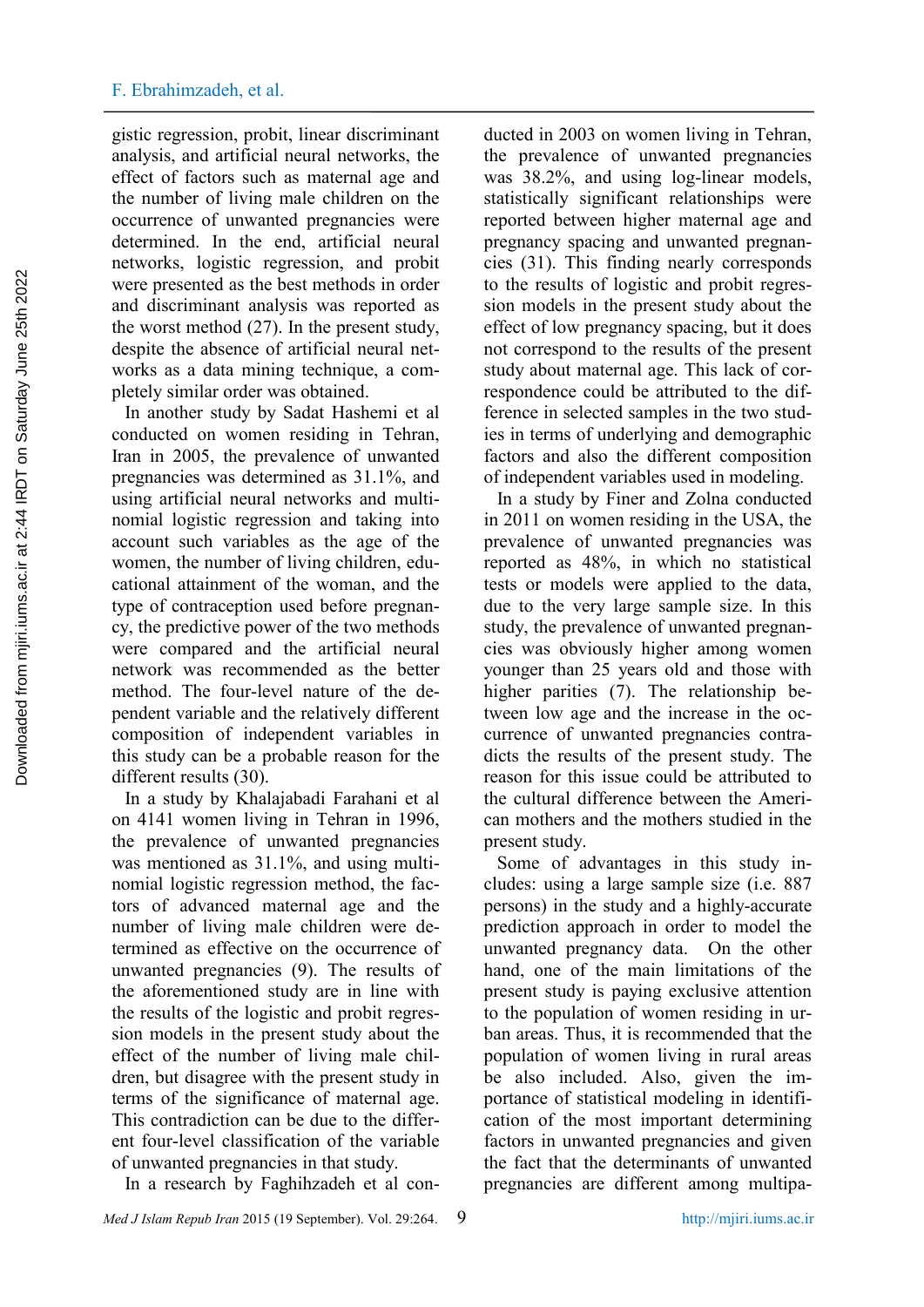rous and nulliparous mothers, it is recommended that a comparative investigation of the different risk factors be conducted among the two aforementioned groups of women in a separate study.

## **Conclusion**

Given the relatively high prevalence of unwanted pregnancies among women in  $\frac{1}{r_v}$ Khorramabad, Iran, it is inevitable that further studies should be conducted in this field and also, the revision of the family planning programs and preconception training programs women will be necessary. The main training content may be focused on the selection of the ideal number of children and their gender based on the viewpoints of the parents, adequate and appropriate spacing between births, and the selection of appropriate contraceptive methods for all mothers (including lowincome mothers). From the statistical viewpoint, it is recommended that, in a simulation study, different techniques of classification be compared based on criteria such as the type and number of independent variables, their distribution, and the sample size.

## **Acknowledgments**

This article is part of a research project titled "The Comparison of Logistic Regression, Probit, and Linear Discriminant Analysis Models in the Prediction of Unwanted Pregnancies in Khorramabad, Iran" approved by the Lorestan University of Medical Sciences in 2012 and supported by Lorestan University of Medical Sciences.

## **References**

1. Moosazadeh M, Nekoei-moghadam M, Emrani Z, Amiresmaili M. Prevalence of unwanted pregnancy in Iran: a systematic review and meta analysis. Int J Health Plan. 2013.

2. Najafi F, Iran-far SH, Rezayi M, Iran-far KH. Systematic Review and Meta Analysis of Prevalence of Unwanted Pregnancy in Iran, 1995-2006. J Kermanshah Univ Med Sci 2011; 16(57):280-287.

3. Mohammadpoorasl A , Rostami F, Ivanbagha R, Torabi SH. Prevalence of Unwanted Pregnancy and Multivariate Analysis of Its Correlates in Tabriz, 2004. Med Sci J Islamic Azad Univ 2005; 15(4):201-206.

4. Pourtaheri M, Souzani A, Shamailan N. Prevalence of Unwanted Pregnancies and Their Correlate in Pregnant Woman in Shahroud, Iran. Payesh 2007; 6(1):63-70.

5. Khousheh-Mehri G, EbrahimTaheri G, Hatami Z, Safaari M. Prevalence of Unwanted Pregnancy and Its Related Factors in Women Referring to Health Centers in South of Tehran. J Nurs Midwife-Fac, Shahid Beheshti Univ Med Sci 2008; 16(59):26-32.

6. Goto A, Yasumura S, Reich MR, Fukao A *.*Factors associated with unintended pregnancy in Yamagata, Japan. Soc Sci Med 2002; 54(7):1065- 79.

7. Lawrence BF, Mia RZ. Unintended Pregnancy in the United States: Incidence and Disparities, 2006*.* Contraception 2011; 84(5):478-485.

8. Calvert C, Baisley K, Doyle A, Maganja K, Changalucha J, Watson-Jones D, et al. Risk Factors for Unplanned Pregnancy Among Young Women in Tanzania. J FamPlan Reprod Health Care 2013; 39:1-2.

9. Khalaj-Abadi-Faraahani F, Sadat-Hashemi SM. Factors Influencing Unwanted Pregnancies in Tehran. Hakim 2002; 5(3):201-206.

10. Kazemi SA, Kousha A, Taddayon P, Mousavi-nasab N. The Causes of Unwanted Pregnancy in 500 Pregnant Women Which Referring to Zanjan Hospitals. J Zanjan Univ Medi Sci 2000; 37:39-45.

11. Amani F, Bashiri J, Nahan-Moghadam N, Tabraei Y. Application of Logistic Regression Model in Surveying effective Causes of Unwanted Pregnancy .Qom Univ Med Sci J 2010; 4(1):32-36.

12. Shahbazi A, Ghorbani R, Akbari-far M. A Survey on the Prevalence of Unwanted Pregnancy and Some Related Factors in Pregnant Women Who Referred to the Medical Laboratories in Semnan. Koomesh 2006; 7(3-4 (20)):133-137.

13. Mansouri A, Hosseini Sh, Dadgar S. Unexpected Pregnancy and Relative Factors in Pregnant Women Referring to Mashhad Maternity Wards in 2004. J Birjand Univ Med Sci 2009; 16(38):65-71.

14. Gipson JD, Koenig MA, Hindin MJ. The Effects of Unintended Pregnancy on Infant, Child, and Parental Health: A Review of the Literature .Stud Family Plann 2008; 39(1):18-38.

15. Enayati M, Abd-Alrahimi F. A Comparison of Mental Health and Marital Satisfaction between 'Wanted' and 'Unwanted' Pregnancy Women in Ahwaz. New Find Psychol 2008; 2(6):66-80.

16. Bayat H, Asefzadeh S. Prevalence of Unintended Pregnancies and Its Relationship with Low Birth Weight. J Birjand Univ Med Sci 2004; 11(1):28-31.

17. Dreiseitl S, Ohno-Machado L. Logistic Regression and Artificial Neural Network Classification Models: A methodology Review. J Biomed Inform 2002;35:352–359.